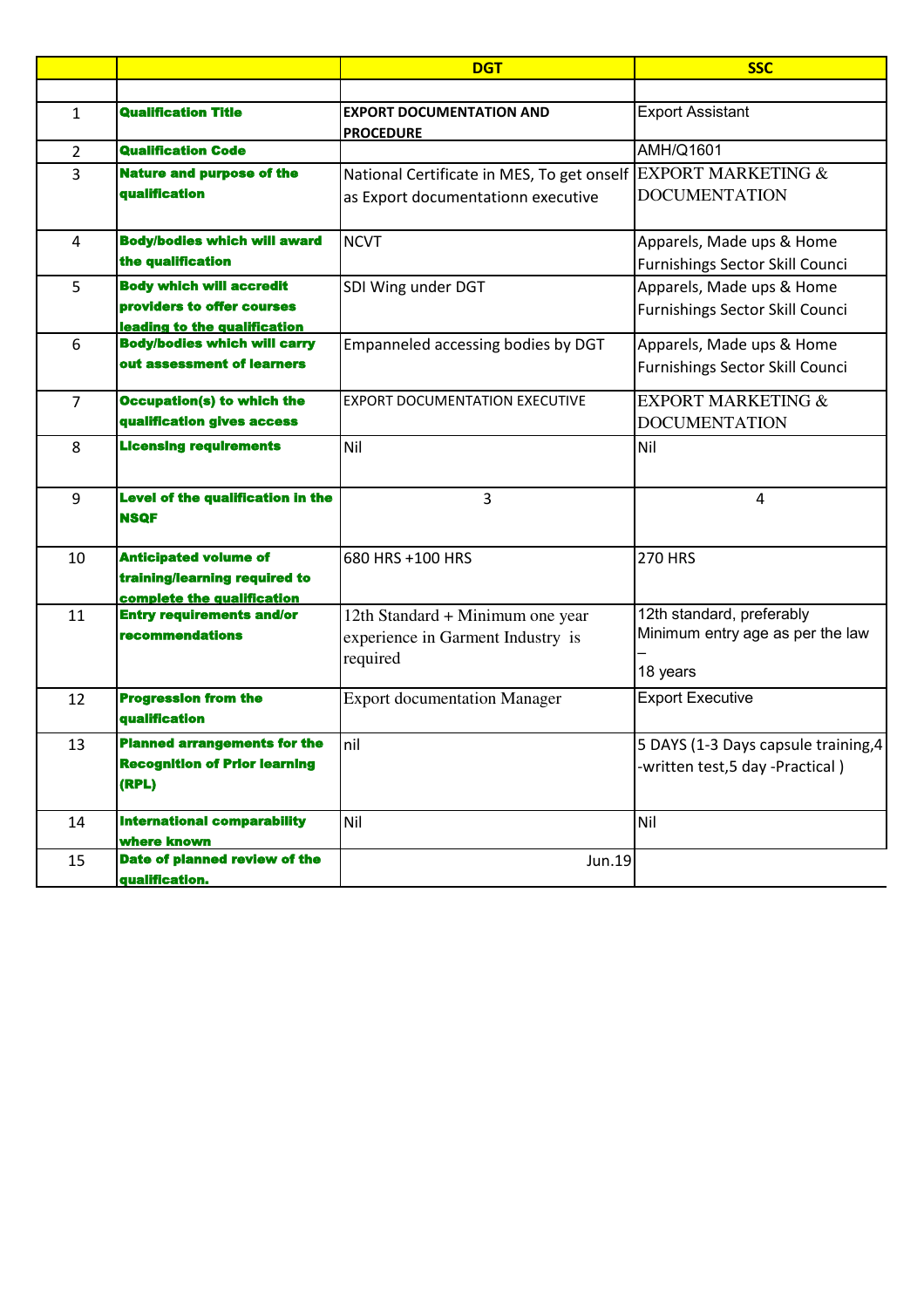| 16 | <b>Structure of Qualification</b> | 1. Create Business Letters                                                 |                                                       |
|----|-----------------------------------|----------------------------------------------------------------------------|-------------------------------------------------------|
|    | (Learning / Training outcomes     | 2Carry out Exercises on Preliminaries                                      | AMH/N/1601: Manage export                             |
|    | <b>OR NOS)</b>                    | of export Unit                                                             | marketing operation                                   |
|    |                                   | 3Prepare survey report on categories of <b>AMH/N/1602:Carry out export</b> |                                                       |
|    |                                   | export                                                                     | process &complete                                     |
|    |                                   | 4Analyse various export promotion                                          | documentation                                         |
|    |                                   | schemes                                                                    | AMH/N/1603:Comply with                                |
|    |                                   | 5. Identify the export Procedure and                                       | industry and organisational                           |
|    |                                   | documents                                                                  | requirement                                           |
|    |                                   | 6. Analyse the process of duty<br>drawback and Advance licensing           | AMH/N/1604: Analyse Foreign                           |
|    |                                   | 7. Analyse the modes of shipment and                                       | <b>Trade logistics</b><br>AMH/N/1605: Maintain health |
|    |                                   | transport                                                                  | , safety & security at work place                     |
|    |                                   | 8. Analyse the quality and pre shipment                                    |                                                       |
|    |                                   | inspection and documents                                                   |                                                       |
|    |                                   | 9. . Role of E-Commerce and its impact                                     |                                                       |
|    |                                   | on business                                                                |                                                       |
|    |                                   | 10. Role of International finance and                                      |                                                       |
|    |                                   | foreign exchange management                                                |                                                       |
|    |                                   |                                                                            |                                                       |
|    |                                   |                                                                            |                                                       |
|    |                                   |                                                                            |                                                       |
|    |                                   |                                                                            |                                                       |
|    |                                   |                                                                            |                                                       |
|    |                                   | 7. Demonstrate knowledge of concept<br>and principles of basic arithmetic  |                                                       |
|    |                                   | calculation and apply knowledge of                                         |                                                       |
|    |                                   | specific area to perform practical                                         |                                                       |
|    |                                   | operations                                                                 |                                                       |
|    |                                   | 8. Explain time management,                                                |                                                       |
|    |                                   | entrepreneurship and manage/organize                                       |                                                       |
|    |                                   | related task in day to day work for                                        |                                                       |
|    |                                   | personal & societal growth                                                 |                                                       |
|    |                                   |                                                                            |                                                       |
|    |                                   |                                                                            |                                                       |
|    |                                   |                                                                            |                                                       |
|    |                                   |                                                                            |                                                       |
|    |                                   |                                                                            |                                                       |
|    |                                   |                                                                            |                                                       |
| 17 | <b>Tools equipment / general</b>  |                                                                            |                                                       |
|    | machinery or any other specific   |                                                                            |                                                       |
|    | <b>requirement</b>                |                                                                            |                                                       |

.

.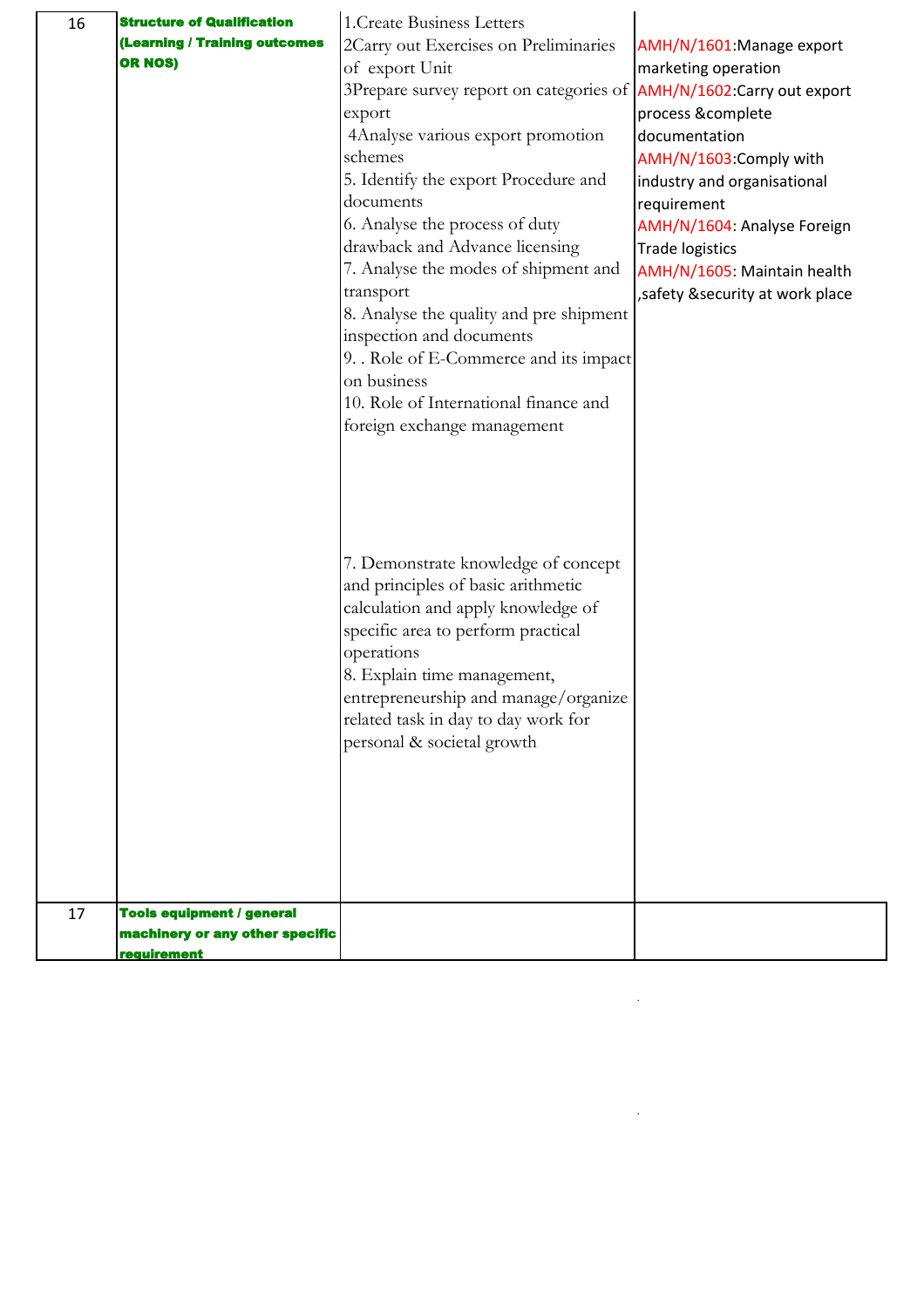| <b>SSC</b>                                                    | <b>SSC</b>                                                                |
|---------------------------------------------------------------|---------------------------------------------------------------------------|
| <b>Export Executive</b>                                       | <b>EXPORT MANAGER</b>                                                     |
| <b>AMH/Q1602</b>                                              |                                                                           |
|                                                               |                                                                           |
| <b>EXPORT MARKETING &amp;</b>                                 | <b>EXPORT MARKETING &amp;</b>                                             |
| <b>DOCUMENTATION</b>                                          | <b>DOCUMENTATION</b>                                                      |
| Apparels, Made ups & Home                                     | Apparels, Made ups & Home                                                 |
| Furnishings Sector Skill Counci                               | Furnishings Sector Skill Counci                                           |
| Apparels, Made ups & Home                                     | Apparels, Made ups & Home                                                 |
| Furnishings Sector Skill Counci                               | Furnishings Sector Skill Counci                                           |
| Apparels, Made ups & Home                                     | Apparels, Made ups & Home                                                 |
| Furnishings Sector Skill Counci                               | Furnishings Sector Skill Counci                                           |
| <b>EXPORT MARKETING &amp;</b>                                 | <b>EXPORT MARKETING &amp;</b>                                             |
| <b>DOCUMENTATION</b>                                          | <b>DOCUMENTATION</b>                                                      |
| Nil                                                           | Nil                                                                       |
| 5                                                             | 6                                                                         |
| 270 hrs                                                       | <b>360 HRS</b>                                                            |
| 12th standard, preferably<br>Minimum entry age as per the law | Master's degree in apparel field<br>preferably                            |
| 18 years                                                      |                                                                           |
| <b>Export Manager</b>                                         | head a unit or a complete                                                 |
|                                                               | international market zone                                                 |
|                                                               | 5 DAYS (1-3 Days capsule training, 4 5 DAYS (1-3 Days capsule training, 4 |
| -written test,5 day -Practical)                               | -written test,5 day -Practical)                                           |
| Nil                                                           | Nil                                                                       |
|                                                               |                                                                           |